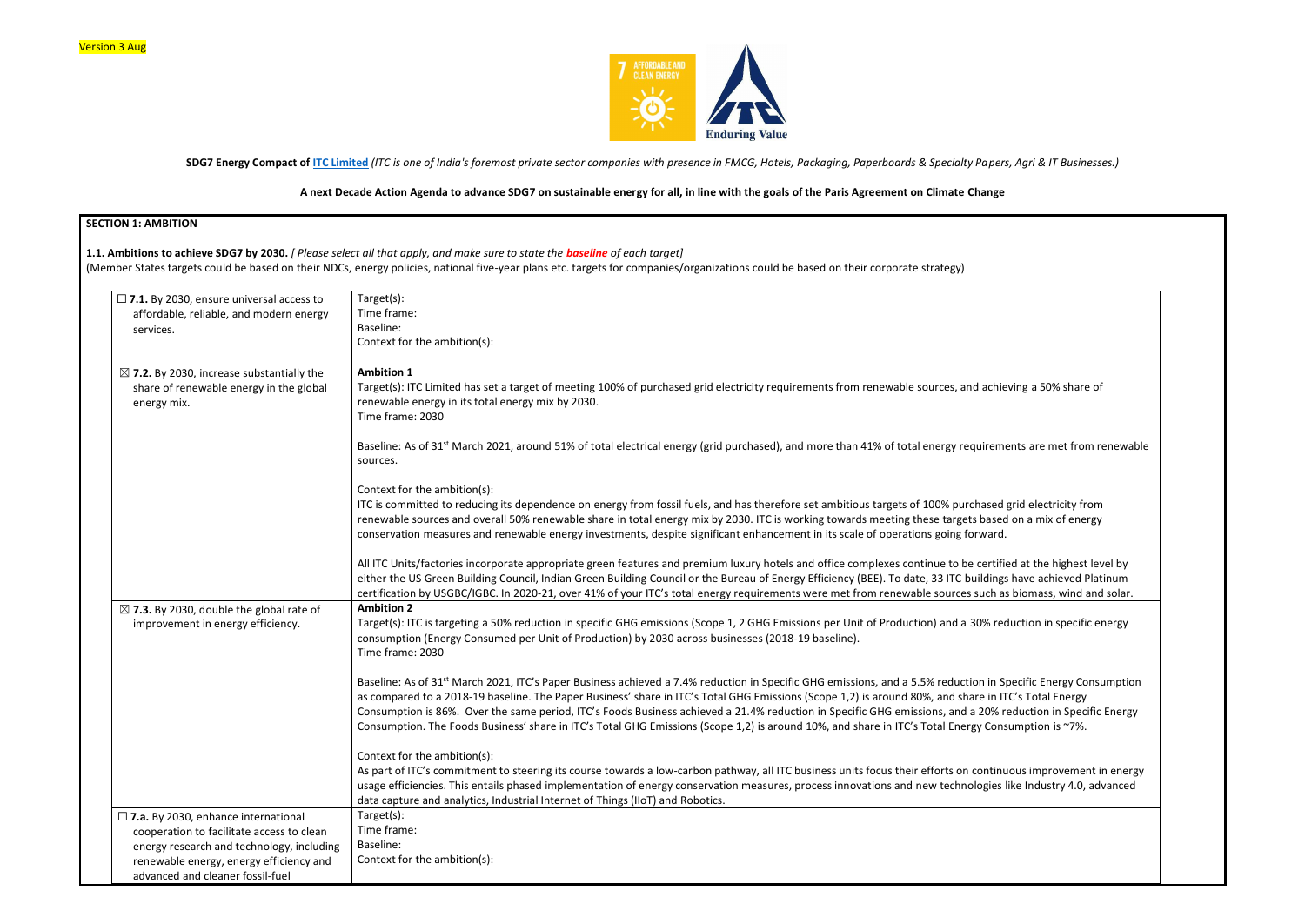| <b>Version 3 Aug</b>                           |                                                                                                                                                                                                  |
|------------------------------------------------|--------------------------------------------------------------------------------------------------------------------------------------------------------------------------------------------------|
| technology, and promote investment in          |                                                                                                                                                                                                  |
| energy infrastructure and clean energy         |                                                                                                                                                                                                  |
| technology.                                    |                                                                                                                                                                                                  |
| $\Box$ 7.b. By 2030, expand infrastructure and | Target(s):                                                                                                                                                                                       |
| upgrade technology for supplying modern        | Time frame:                                                                                                                                                                                      |
| and sustainable energy services for all in     | Baseline:                                                                                                                                                                                        |
| developing countries, in particular least      | Context for the ambition(s):                                                                                                                                                                     |
| developed countries, small island              |                                                                                                                                                                                                  |
| developing States, and land-locked             |                                                                                                                                                                                                  |
| developing countries, in accordance with       |                                                                                                                                                                                                  |
| their respective programs of support.          |                                                                                                                                                                                                  |
|                                                | 1.2. Other ambitions in support of SDG7 by 2030 and net-zero emissions by 2050. [Please describe below e.g., coal phase out or reforming fossil fuel subsidies etc.]                             |
| <b>Ambition 3</b>                              |                                                                                                                                                                                                  |
| acres by 2030.                                 | Target(s): ITC is targeting to sustain and enhance carbon sequestration by expanding forestry projects on wastelands through ITC's Social and Farm Forestry programme and other such initiatives |
| Time frame: 2030                               |                                                                                                                                                                                                  |
|                                                | Baseline: Not applicable. ITC's Social Forestry programme has been operational since 2001 and the target was set in 2016-17.                                                                     |
|                                                | Context for the ambition(s): While working towards reducing its emissions and greening its energy portfolio, ITC seeks to increase carbon sequestration by expanding forest cover on wastelands. |
| <b>Ambition 4</b>                              |                                                                                                                                                                                                  |
|                                                | Target(s): Promote Climate Smart Village Approach in Core Agri-business Catchments over 3 million acres covering 10,000 villages by 2030.                                                        |
| Timo framo: 2020.                              |                                                                                                                                                                                                  |

Context for the ambition(s): ITC's Sustainable Agriculture programme aims to de-risk farming operations from erratic weather events to improve profitability and reliability of agriculture by offering support services, in line with India's 'National Mission for Sustainable Agriculture (NMSA)'.

Time frame: 2030

Baseline: Baseline year: 2016-17. Till 31<sup>st</sup> March 2021, the programme has covered over 771,119 acres.

**SECTION 2: ACTIONS TO ACHIEVE THE AMBITION** 

2.1. Please add at least one key action for each of the elaborated ambition(s) from section 1. *[Please add rows as needed].*

| Description of action (please specify for which ambition from Section 1)                                                                                                                                                                                                                                                                        | Start           |
|-------------------------------------------------------------------------------------------------------------------------------------------------------------------------------------------------------------------------------------------------------------------------------------------------------------------------------------------------|-----------------|
| Ambition 1: ITC Limited has set a target of meeting 100% of purchased grid electricity requirements from renewable sources, and achieving a 50% share of renewable<br>energy in its total energy mix by 2030.                                                                                                                                   | By 2            |
| Actions:                                                                                                                                                                                                                                                                                                                                        |                 |
| Planned investments in a phased manner for enhancing the share of renewables such as biomass, wind and solar in ITC's total energy mix.                                                                                                                                                                                                         |                 |
| Description of action (please specify for which ambition from Section 1)                                                                                                                                                                                                                                                                        | Start           |
| Ambition 2: ITC is targeting a reduction of 50% in specific GHG emissions (Scope 1, 2 GHG Emissions per Unit of Production) and a 30% reduction in specific energy<br>consumption (Energy Consumed per Unit of Production) by 2030 across businesses (2018-19 baseline).                                                                        | By <sub>2</sub> |
| Actions:                                                                                                                                                                                                                                                                                                                                        |                 |
| Ongoing investments in of energy conservation measures, process innovations and new technologies like Industry 4.0, advanced data capture and analytics, Industrial<br>Internet of Things (IIoT) and Robotics.                                                                                                                                  |                 |
| Description of action (please specify for which ambition from Section 1)                                                                                                                                                                                                                                                                        | Start           |
| Ambition 3: ITC is targeting to sustain and enhance carbon sequestration by expanding forestry projects on wastelands through ITC's Social and Farm Forestry<br>programme and other such initiatives to over 630,000 acres by 2030.                                                                                                             | By <sub>2</sub> |
| Actions:                                                                                                                                                                                                                                                                                                                                        |                 |
| In 2020-21, ITC signed agreements with the Forest Department of Maharashtra and Telangana to improve forest cover and with the Wasteland Development Board of                                                                                                                                                                                   |                 |
| Rajasthan to revive and restore pasture lands. In Maharashtra and Telangana, ITC is working with the state forest departments in building the capacities of their staff to<br>plan and execute soil and moisture conservation work within the forest and fringe area development outside the forest. These two partnerships aim to cover around |                 |

ther such initiatives to over 630,000

*Start and end date By 2030 Start and end date By 2030 over a 2018-19 baseline. Start and end date By 2030*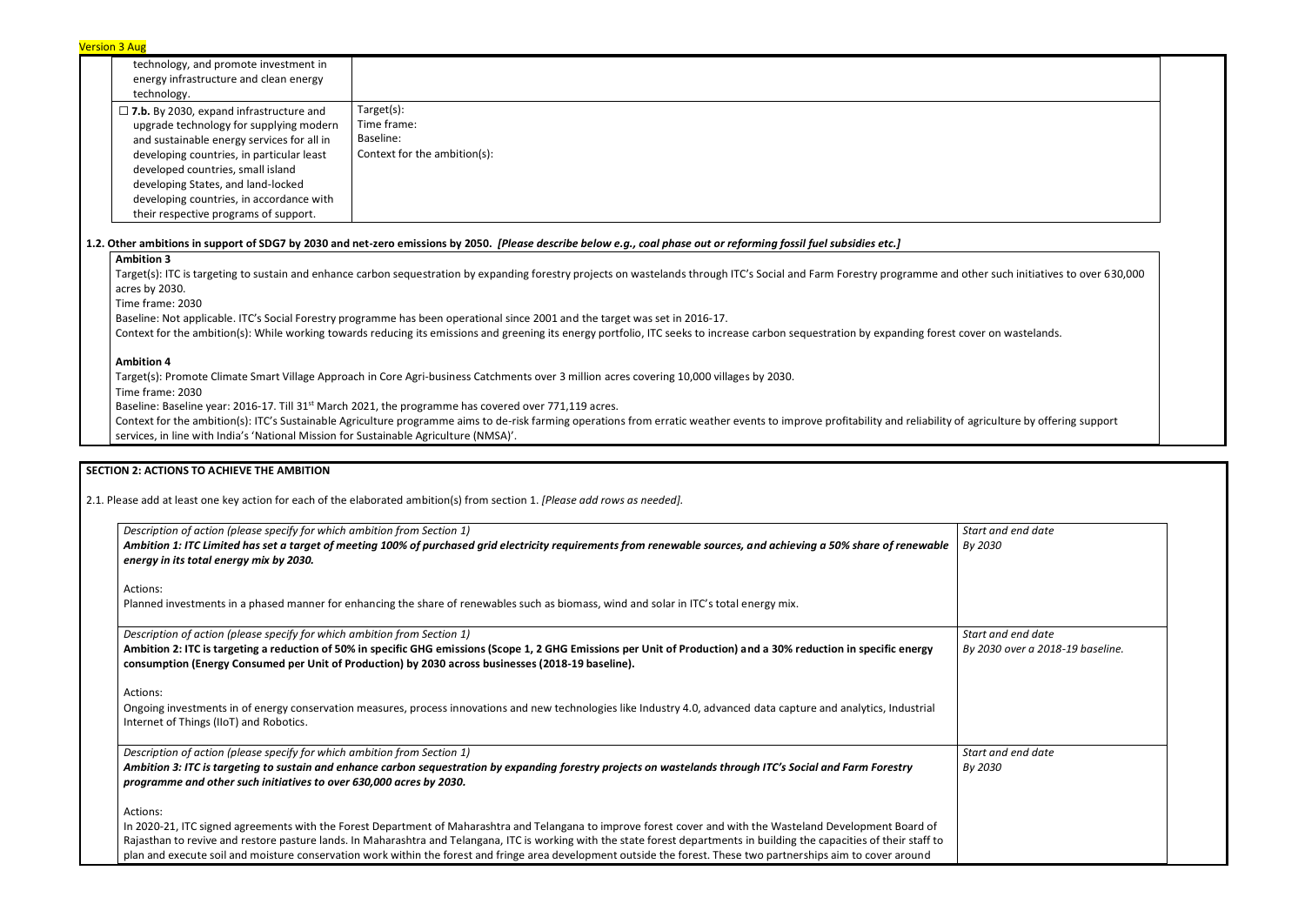79,000 acres of area in a phased manner. In Rajasthan, ITC will build capacities of the staff of the Wasteland Development Board and Panchayat Raj institutions to identify village commons and plan and to execute restoration of commons which is aimed to benefit around 247,000 lakh acres of village commons in the state.

| Description of action (please specify for which ambition from Section 1)                                                                                             | Start an |
|----------------------------------------------------------------------------------------------------------------------------------------------------------------------|----------|
| Ambition 4): Promote Climate Smart Village Approach in Core Agri-business Catchments over 3 million acres covering 10,000 villages by 2030.                          | By 2030  |
| Actions:                                                                                                                                                             |          |
| In 2020-21, ITC's interventions in collaboration with CGIAR's 'Climate Change and Food Security Programme' to build climate smart villages was expanded to over 1600 |          |

*villages across 14 states and supported farmers in the management of risks arising from erratic and extreme weather events.*

| Start and end date<br>By 2030        |  |
|--------------------------------------|--|
|                                      |  |
|                                      |  |
|                                      |  |
|                                      |  |
|                                      |  |
|                                      |  |
|                                      |  |
|                                      |  |
|                                      |  |
|                                      |  |
|                                      |  |
|                                      |  |
|                                      |  |
|                                      |  |
| oment of integrated energy plans and |  |
|                                      |  |
|                                      |  |
|                                      |  |
|                                      |  |

# **SECTION 3: OUTCOMES**

3.1*.* Please add at least one measurable and time-based outcome for **each** of the actions from section 2. *[Please add rows as needed].*

| Outcome (Indicators)                                                                                                                | Date    |
|-------------------------------------------------------------------------------------------------------------------------------------|---------|
|                                                                                                                                     |         |
| 50% of Total Energy Consumed from Renewable Sources<br>By 2030                                                                      |         |
| 100% of Total Electrical Energy (Grid Purchased) from Renewable Sources<br>By 2030                                                  |         |
| 50% Reduction in GHG Emissions (Scope 1, 2) per Unit of Production<br>By 2030                                                       |         |
| 30% Reduction in Energy Consumed per Unit of Production                                                                             | By 2030 |
| 630,000 acres of area under Social Forestry and other such initiatives.                                                             | By 2030 |
| 3 million acres (covering 10,000 villages) to be covered under the Climate Smart Village Approach in Core Agri-business Catchments. | By 2030 |

## **SECTION 4: REQUIRED RESOURCES AND SUPPORT**

4.1. Please specify required finance and investments for **each** of the actions in section 2.

The above actions will be funded by ITC.

4.2. [For countries only] In case support is required for the actions in section 2, please select from below and describe the required support and specify for which action. [Examples of support for Member States could include: Access to low-cost affordable debt through strategic de-risking instruments, capacity building in data collection; developmen *energy transition pathways; technical assistance, etc.]*

| $\Box$ Financing            | Description |
|-----------------------------|-------------|
| $\Box$ In-Kind contribution | Description |
| $\Box$ Technical Support    | Description |
| $\Box$ Other/Please specify | Description |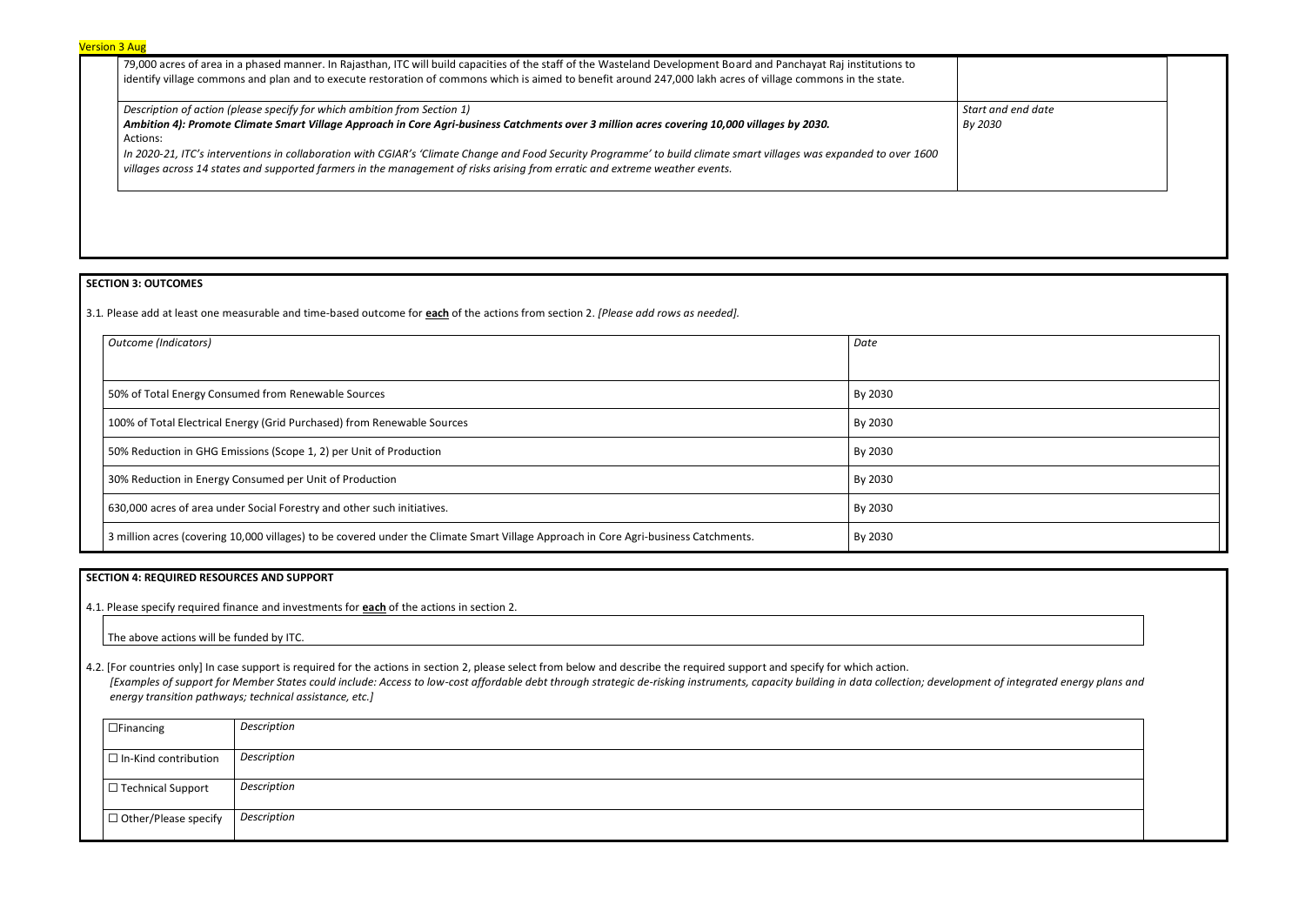| <b>Version 3 Aug</b> |
|----------------------|
|----------------------|

#### **SECTION 5: IMPACT**

5.1. Countries planned for implementation including number of people potentially impacted.

India

5.2. Alignment with the 2030 Agenda for Sustainable Development – Please describe how **each** of the actions from section 2 impact advancing the SDGs by 2030. *[up to 500 words, please upload supporting strategy documents as needed]* 

ITC is actively working towards Sustainability 2.0, an agenda which reimagines sustainability under the pressing challenges of climate change and the pandemic. With a view to 'Bu Sustainability 2.0 calls for inclusive strategies that can support sustainable livelihoods, pursue newer ways to fight climate change and enable the transition to a net zero economy water security for all and create an effective circular economy for post-consumer packaging waste. It also entails protecting and restoring biodiversity. The redefined sustainability even higher with ambitious targets that will contribute even more meaningfully to the India's NDC commitments and SDG goals.

5.3. Alignment with Paris Agreement and net-zero by 2050 - Please describe how each of the actions from section 2 align with the Paris Agreement and national NDCs (if applicable) and support the net-zero emissions by 2050. *[up to 500 words, please upload supporting strategy documents as needed]* 

ITC's ambitions on enhancing share of renewable energy, improving energy productivity and sequestering carbon will materially impact SDG 12 (Responsible consumption and production), SDG 13 (Climate Action), SDG 15 (Life on Land) besides SDG 7 (Affordable and clean energy). ITC's Social Forestry programme also focusses on supporting sustainable livelihoods for farmers, thereby contributing to SDG 1 (No Poverty) as well.

India submitted its Nationally Determined Contribution (NDC) as part of the Paris Climate Accords that entails a 33-35% reduction in emission intensity by 2030, creating an additional carbon since 20.5-35 and carbon since billion tonnes of CO<sub>2</sub> and install 450 GW of renewable energy. The NDC also includes adaptation strategies covering National Mission for Sustainable Agriculture, National Water I Rural Livelihoods Mission. ITC's efforts on combating climate change are completely aligned to India's NDC and the ambitions outlined in the Paris Agreement.

#### **Supporting Documents:**

ITC is pursuing a low-carbon growth strategy through extensive decarbonisation programmes across its value chain. These include increasing the share of renewable energy in its overall energy mix, continuous reduction of specific energy consumption, construction of green buildings, greening logistics and optimising 'distance-to-market', and promoting regenerative agriculture practices in key agri value chains. Additionally, ITC's multi-pronged approach also focuses on sequestering more carbon than what it emits and climate proofing its operations as well as agri value chains, thus enabling a rapid transition to a net zero economy.

ITC Sustainability Report 2021 *Section references:* Sustainability Ambitions - Climate Change: Page 22 Building Climate Resilience: Pages 40-46 ITC's Social Investments' Targets and Progress Dashboard: Page 83 ITC's Social Forestry Programme: Page 86 ITC's Climate Smart Agriculture Programme: Page 87-89 <https://www.itcportal.com/sustainability/sustainabilty-reports.aspx>

In line with India's commitments, ITC has also set 2030 climate targets: 50% share of renewable energy, 100% of purchased grid electricity from renewable sources, reducing specific energy consumption by 30% and specific GHG emissions by 50% (2018-19 baseline), and sustain and enhance carbon sequestration by expanding forestry projects on wastelands through ITC's Social and Farm Forestry programme and other such initiatives. ITC has also submitted these commitments to the Ministry of Environment, Forest and Climate Change as a part of the India CEO Forum on Climate Change.

# **Supporting Documents:**

ITC Sustainability Report 2021 *Section references:*

Sustainability Ambitions - Climate Change: Page 22

Building Climate Resilience: Pages 40-46

ITC's Social Investments' Targets and Progress Dashboard: Page 83

ITC's Social Forestry Programme: Page 86

ITC's Climate Smart Agriculture Programme: Page 87-89

<https://www.itcportal.com/sustainability/sustainabilty-reports.aspx>

| uilding Back Better',        |
|------------------------------|
| , work towards ensuring      |
| , vision also raises the bar |
|                              |

| onal carbon sink of 2.5-3  |
|----------------------------|
| Mission (NWM) and National |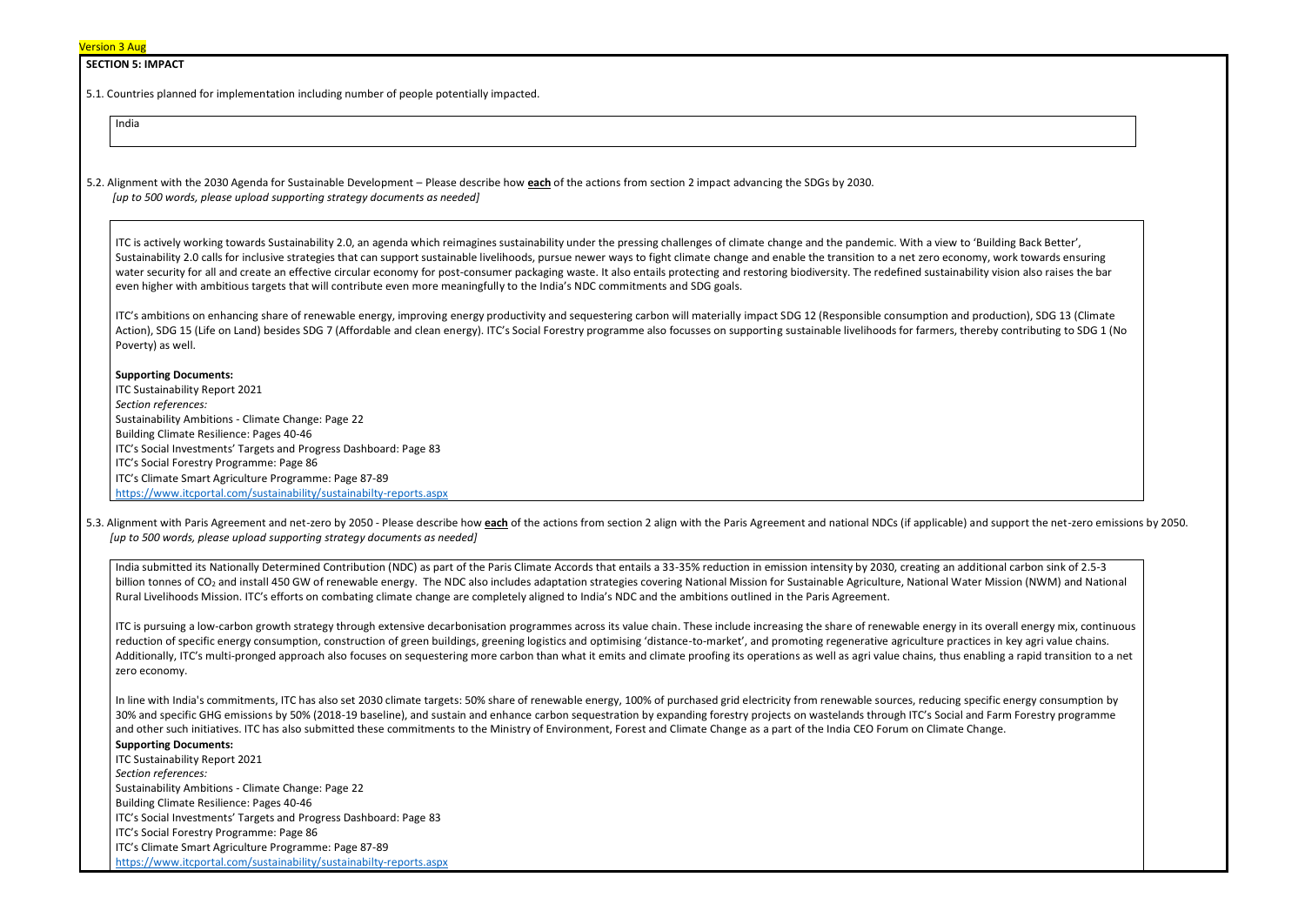#### **SECTION 6: MONITORING AND REPORTING**

6.1. Please describe how you intend to track the progress of the proposed outcomes in section 3. Please also describe if you intend to use other existing reporting frameworks to track progress on the proposed outcomes.

ITC annually discloses the progress against the proposed outcomes in its Sustainability Report prepared on the basis of the latest Global Reporting Initiative (GRI) Standards. The data related to environment and social performance is based on the actual performance of various businesses, units, hotels and office complexes of the Company and Third Party Manufacturers/subsidiaries included in the reporting boundary. ITC has deployed an Integrated Sustainability Data Management System to collect, collate and analyse environmental and social data. The system is equipped with strong internal controls to support the underlying integrity and credibility of disclosures made in the Report. ITC has obtained an independent third-party assurance for its Sustainability Reports since it started reporting in 2004. Third party assurance is obtained as per the International Standard for Assurance Engagements (ISAE) 3000 at a 'reasonable level'.

- **I. Stepping up ambition and accelerating action** Increase contribution of and accelerate the implementation of the SDG7 targets in support of the 2030 Agenda for Sustainable Development for Paris Agreement I. 1. Does the Energy Compact strengthen and/or add a target, commitment, policy, action related to SDG7 and its linkages to the other SDGs that results in a higher cumulative impact compared to existing frameworks? ☒Yes ☐No
	- *I.2. Does the Energy Compact increase the geographical and/or sectoral coverage of SDG7 related efforts?* ⊠Yes □No
	- 1.3. Does the Energy Compact consider inclusion of key priority issues towards achieving SDG7 by 2030 and the net-zero emission goal of the Paris Agreement by 2050 as defied by latest global analysis and data including t *outcome of the Technical Working Groups?* ☒Yes ☐No

ITC computes its greenhouse gas (GHG) inventory, including GHG emissions, biogenic Carbon Dioxide (CO2) emissions and GHG removals, in accordance with ISO 14064:2006. The GHG inventory is also third party verified at the 'Reasonable Assurance' level. ITC accounts for the following gases in its GHG inventory: Carbon Dioxide (CO2), Methane (CH4), Nitrous Oxide (N2O), Hydrofluorocarbons (HFCs), Perfluorocarbons (PFCs) and Sulphur Hexafluoride (SF6), GHG Emissions and CO2 Sequestration.

ITC's approach to climate change is aligned with TCFD (Task Force on Climate-related Financial Disclosures) recommendations as well.

#### **SECTION 7: GUIDING PRINCIPLES CHECK LIST**

Please use the checklist below to validate that the proposed Energy Compact is aligned with the guiding principles.

**II. Alignment with the 2030 agenda on Sustainable Development Goals** – Ensure coherence and alignment with SDG implementation plans and strategies by 2030 as well as national development plans and priorities.

*II.1. Has the Energy Compact considered enabling actions of SDG7 to reach the other sustainable development goals by 2030?* ⊠Yes □No

*II.2. Does the Energy Compact align with national, sectoral, and/or sub-national sustainable development strategies/plans, including SDG implementation plans/roadmaps?* ☒Yes ☐No

*II.3. Has the Energy Compact considered a timeframe in line with the Decade of Action?* ⊠Yes □No

**III. Alignment with Paris Agreement and net-zero by 2050** - Ensure coherence and alignment with the Nationally Determined Contributions, long term net zero emission strategies.

*III.1. Has the Energy Compact considered a timeframe in line with the net-zero goal of the Paris Agreement by 2050?* ⊠Yes □No

*III.2. Has the Energy Compact considered energy-related targets and information in the updated/enhanced NDCs?* ⊠Yes □No

*III.3. Has the Energy Compact considered alignment with reaching the net-zero emissions goal set by many countries by 2050?* ⊠Yes □No

**IV. Leaving no one behind, strengthening inclusion, interlinkages, and synergies** - Enabling the achievement of SDGs and just transition by reflecting interlinkages with other SDGs.

*IV.1. Does the Energy Compact include socio-economic impacts of measures being considered?* ⊠Yes □No

*IV.2. Does the Energy Compact identify steps towards an inclusive, just energy transition?* ⊠Yes □No

*IV.3. Does the Energy Compact consider measures that address the needs of the most vulnerable groups (e.g. those impacted the most by energy transitions, lack of energy access)?* ⊠Yes □No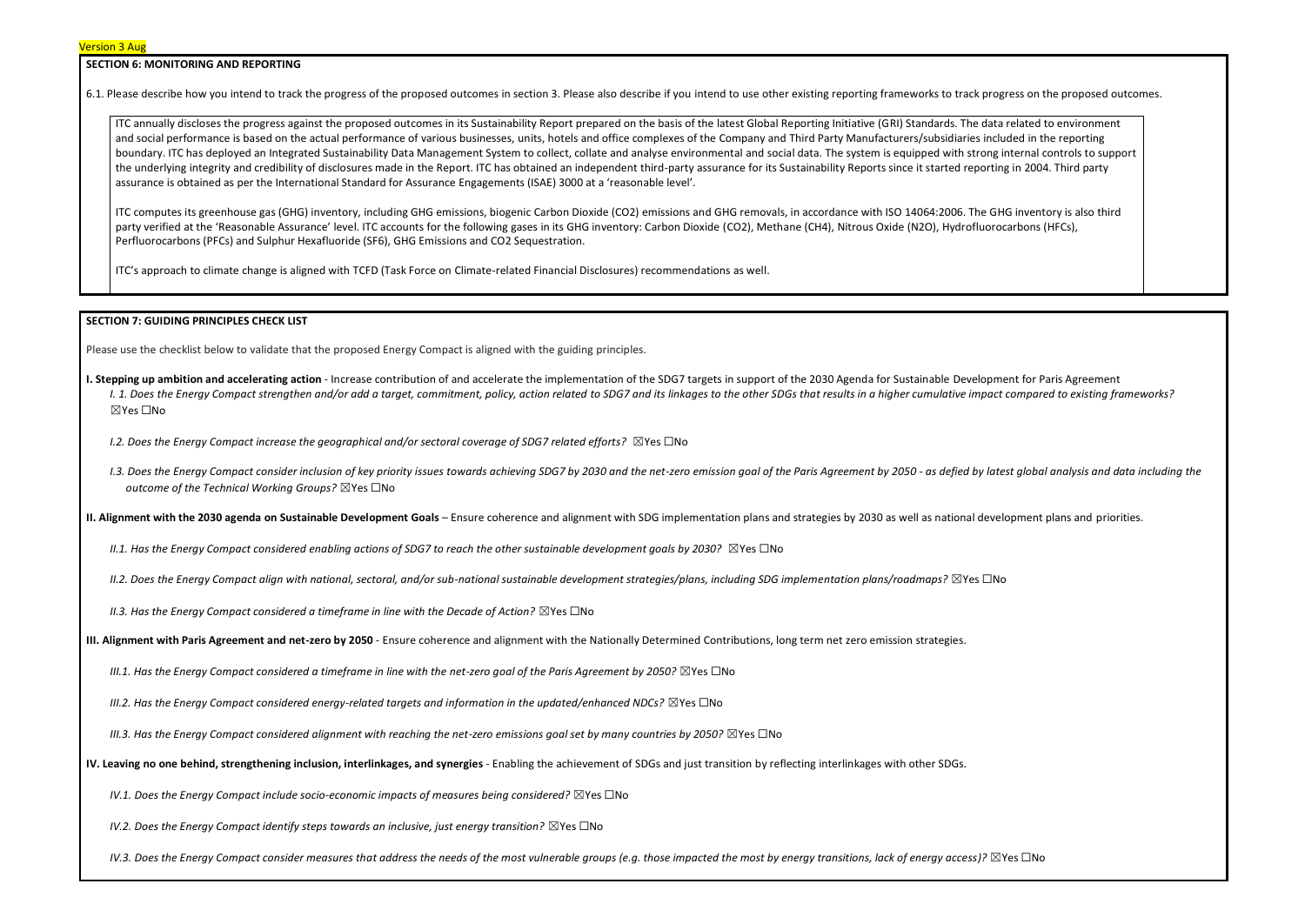V. Feasibility and Robustness - Commitments and measures are technically sound, feasible, and verifiable based a set of objectives with specific performance indicators, baselines, targeticators, baselines, targetical sourc

V.1. Is the information included in the Energy Compact based on updated quality data and sectoral assessments, with clear and *transparent methodologies related to the proposed* 

*V.2. Has the Energy Compact considered inclusion of a set of SMART (specific, measurable, achievable, resource-based and time based) objectives?* ⊠Yes □No

V.3. Has the Energy Compact considered issues related to means of implementation to ensure feasibility of measures proposed (e.g. cost and financing strategy, technical assistant *gaps, data and technology)?* ☒Yes ☐No

#### **SECTION 8: ENERGY COMPACT GENERAL INFORMATION**

8.1. Title/name of the Energy Compact

ITC's Sustainability 2.0 Vision - Climate Strategy 2030

8.2. Lead entity name (for joint Energy Compacts please list all parties and include, in parenthesis, its entity type, using entity type from below)

| <b>ITC Limited</b>                         |                                         |                                                          |
|--------------------------------------------|-----------------------------------------|----------------------------------------------------------|
| 8.3. Lead entity type                      |                                         |                                                          |
| $\Box$ Government                          | $\Box$ Local/Regional Government        | $\Box$ Multilateral body /Intergovernmental Organization |
| $\Box$ Non-Governmental Organization (NGO) | $\Box$ Civil Society organization/Youth | $\Box$ Academic Institution / Scientific Community       |
| $\boxtimes$ Private Sector                 | $\Box$ Philanthropic Organization       | $\Box$ Other relevant actor                              |
|                                            |                                         |                                                          |

8.4. Contact Information

Sanjib Bezbaroa Executive Vice President – EHS & Sustainability, ITC Limited [sanjib.bezbaroa@itc.in](mailto:sanjib.bezbaroa@itc.in)

8.5. Please select the geographical coverage of the Energy Compact ☐Africa ☒Asia and Pacific ☐Europe ☐Latin America and Caribbean ☐North America ☐West Asia ☐Global

8.6. Please select the Energy Compact thematic focus area(s)

□ Energy Access ⊠ Energy Transition ⊠ Enabling SDGs through inclusive just Energy Transitions □ Innovation, Technology and Data □ Finance and Investment.

## **SECTION 9: ADDITIONAL INFORMATION (IF REQUIRED)**

Please provide additional website link(s) on your Energy Compact, which may contain relevant key documents, photos, short video clips etc.

ITC Sustainability Report 2021 Section references: Sustainability Ambitions - Climate Change: Page 22 Building Climate Resilience: Pages 40-46 ITC's Social Investments' Targets and Progress Dashboard: Page 83 ITC's Social Forestry Programme: Page 86 ITC's Climate Smart Agriculture Programme: Page 87-89

| ets and data sources as needed.               |
|-----------------------------------------------|
| measures? ⊠Yes □No                            |
|                                               |
|                                               |
| needs and partnerships, policy and regulatory |
|                                               |
|                                               |
|                                               |
|                                               |
|                                               |
|                                               |
|                                               |
|                                               |
|                                               |
|                                               |
|                                               |
| overnmental Organization                      |
|                                               |
| entific Community                             |
|                                               |
|                                               |
|                                               |
|                                               |
|                                               |
|                                               |
|                                               |
|                                               |
|                                               |
|                                               |
|                                               |
|                                               |
|                                               |
|                                               |
|                                               |
|                                               |
|                                               |
|                                               |